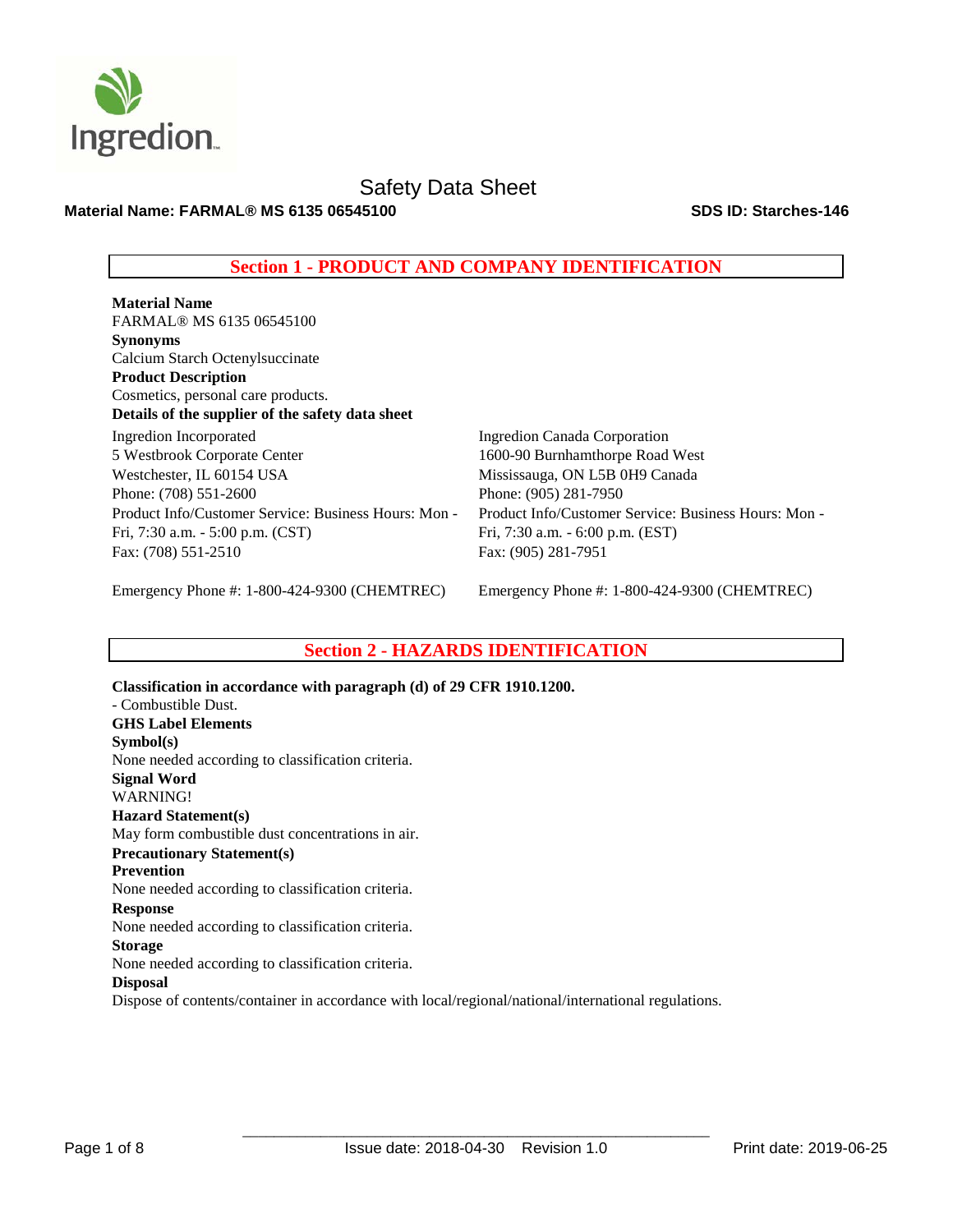

# **Material Name: FARMAL® MS 6135 06545100 SDS ID: Starches-146**

# **Section 3 - COMPOSITION / INFORMATION ON INGREDIENTS**

| $\mathbb{C}\mathbf{AS}$ | <b>Component Name</b> | Percent             |  |  |
|-------------------------|-----------------------|---------------------|--|--|
| <b>Trade Secret</b>     | <b>Trade Secret</b>   | <b>Trade Secret</b> |  |  |

# **Component Related Regulatory Information**

ACGIH TLVs, as Particulates Not Otherwise Classified: 10 mg/m³ (inhalable fraction) 3 mg/m3 (respirable fraction). OSHA PELs, as Particulates Not Otherwise Regulated: 15 mg/m<sup>3</sup> (total dust) 5 mg/m<sup>3</sup> (respirable fraction).

# **Section 4 - FIRST AID MEASURES**

### **Inhalation**

Remove to fresh air and keep at rest in a position comfortable for breathing. Obtain medical attention if breathing difficulty persists.

### **Skin**

After contact with skin, take off immediately all contaminated clothing, and wash immediately with plenty of water and soap If skin irritation occurs: Get medical advice/attention.

### **Eyes**

Rinse cautiously with water for several minutes. If eye irritation persists: Get medical advice/attention.

### **Ingestion**

If a large amount is swallowed, get medical attention.

### **Most Important Symptoms/Effects**

**Acute** 

# None.

**Delayed** 

None.

**Section 5 - FIRE FIGHTING MEASURES**

# **Extinguishing Media**

**Suitable Extinguishing Media**  Carbon dioxide. Water spray. Foam. **Unsuitable Extinguishing Media** None.

# **Special Hazards Arising from the Chemical**

May form combustible dust concentrations in air. This material can be ignited by heat, sparks, flames, or other sources of ignition (e.g., static electricity, pilot lights, mechanical/electrical equipment, and electronic devices such as cell phones, computers, calculators, and pagers which have not been certified as intrinsically safe). Use explosion-proof electrical equipment. Contact with combustible material may cause fire.

### **Fire Fighting Measures**

Remove product from area of fire. Wet the material with water to limit dust emission or explosion. Suitable extinguishing media. Avoid inhalation of the product. Stay upwind/keep distance from source.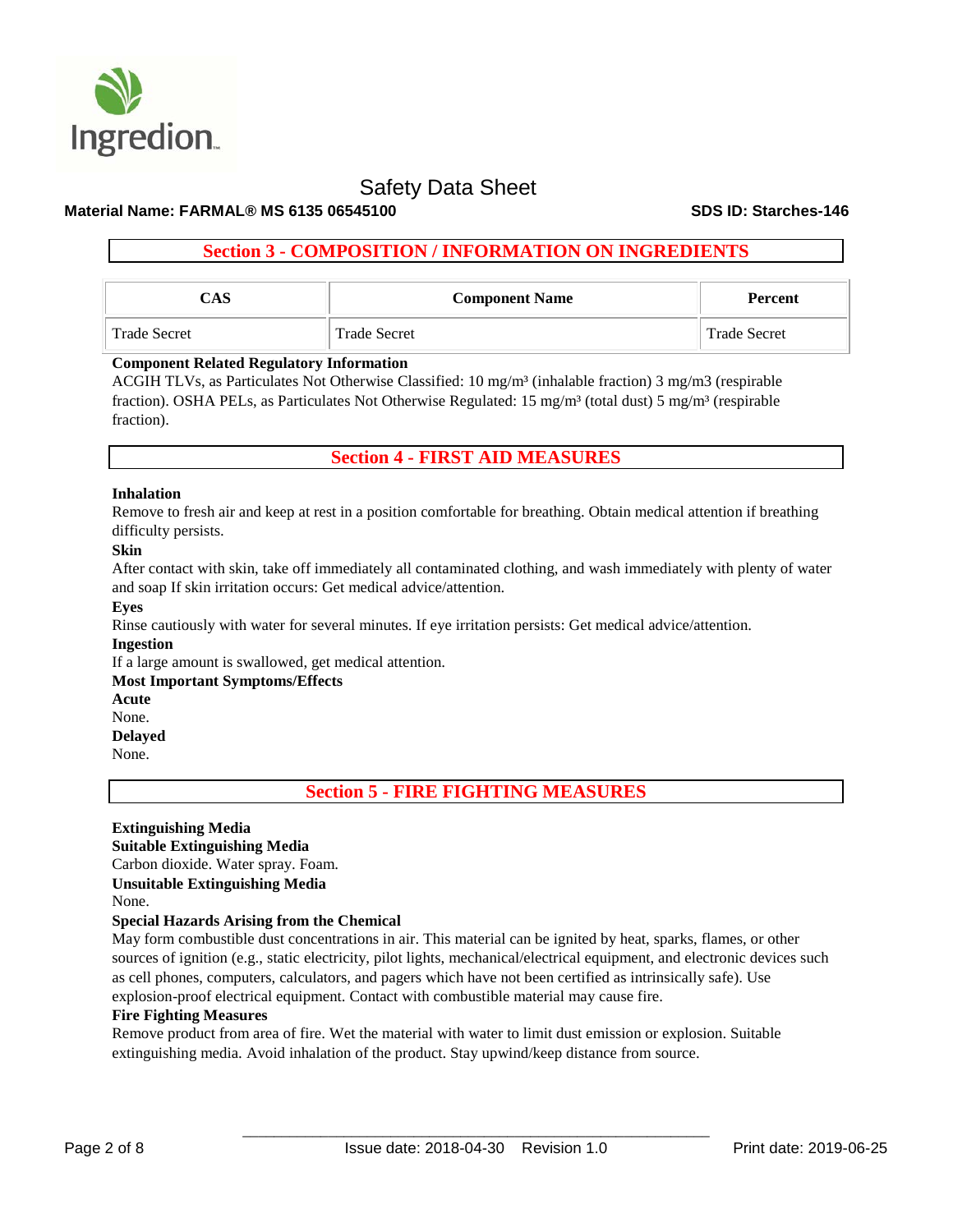

# **Material Name: FARMAL® MS 6135 06545100 SDS ID: Starches-146**

# **Section 6 - ACCIDENTAL RELEASE MEASURES**

## **Personal Precautions, Protective Equipment and Emergency Procedures**

See protective measures under point 7 and 8.

# **Methods and Materials for Containment and Cleaning Up**

Avoid dust formation. Remove all sources of ignition. Ensure that the equipment is adequately grounded. Dispose of contents/container in accordance with local/regional/national/international regulations.

# **Section 7 - HANDLING AND STORAGE**

## **Precautions for Safe Handling**

Keep away from heat, hot surfaces, sparks, open flames and other ignition sources. No smoking. Take care for general good hygiene and housekeeping.

### **Conditions for Safe Storage, Including any Incompatibilities**

None needed according to classification criteria.

Store in accordance with local/regional/national/international regulations. Store in a well-ventilated place. Keep container tightly closed. Store in a dry place. Avoid dust formation.

## **Incompatible Materials**

Oxidizing agents. Combustible substance.

# **Section 8 - EXPOSURE CONTROLS / PERSONAL PROTECTION**

### **Component Exposure Limits**

The following constituents are the only constituents of the product which have a PEL, TLV or other recommended exposure limit. At this time, the other constituents have no known exposure limits.

# **ACGIH - Threshold Limit Values - Biological Exposure Indices (BEI)**

There are no biological limit values for any of this product's components.

## **Engineering Controls**

Ventilation equipment should be explosion-resistant if explosive concentrations of material are present. Provide local exhaust ventilation system. Ensure compliance with applicable exposure limits. Ensure that dust-handling systems (such as exhaust ducts, dust collectors, vessels, and processing equipment) are designed in a manner to prevent the escape of dust into the work area (i.e., there is no leakage from the equipment).

### **Individual Protection Measures, such as Personal Protective Equipment**

### **Eye/face protection**

If eye contact is likely, wear chemical resistant safety goggles.

#### **Skin Protection**

Protective clothing is not required under normal conditions.

## **Respiratory Protection**

Respiratory protection is not required under normal conditions of use. If respirable dusts are generated, respiratory protection may be needed.

### **Glove Recommendations**

Protective gloves are not required under normal conditions.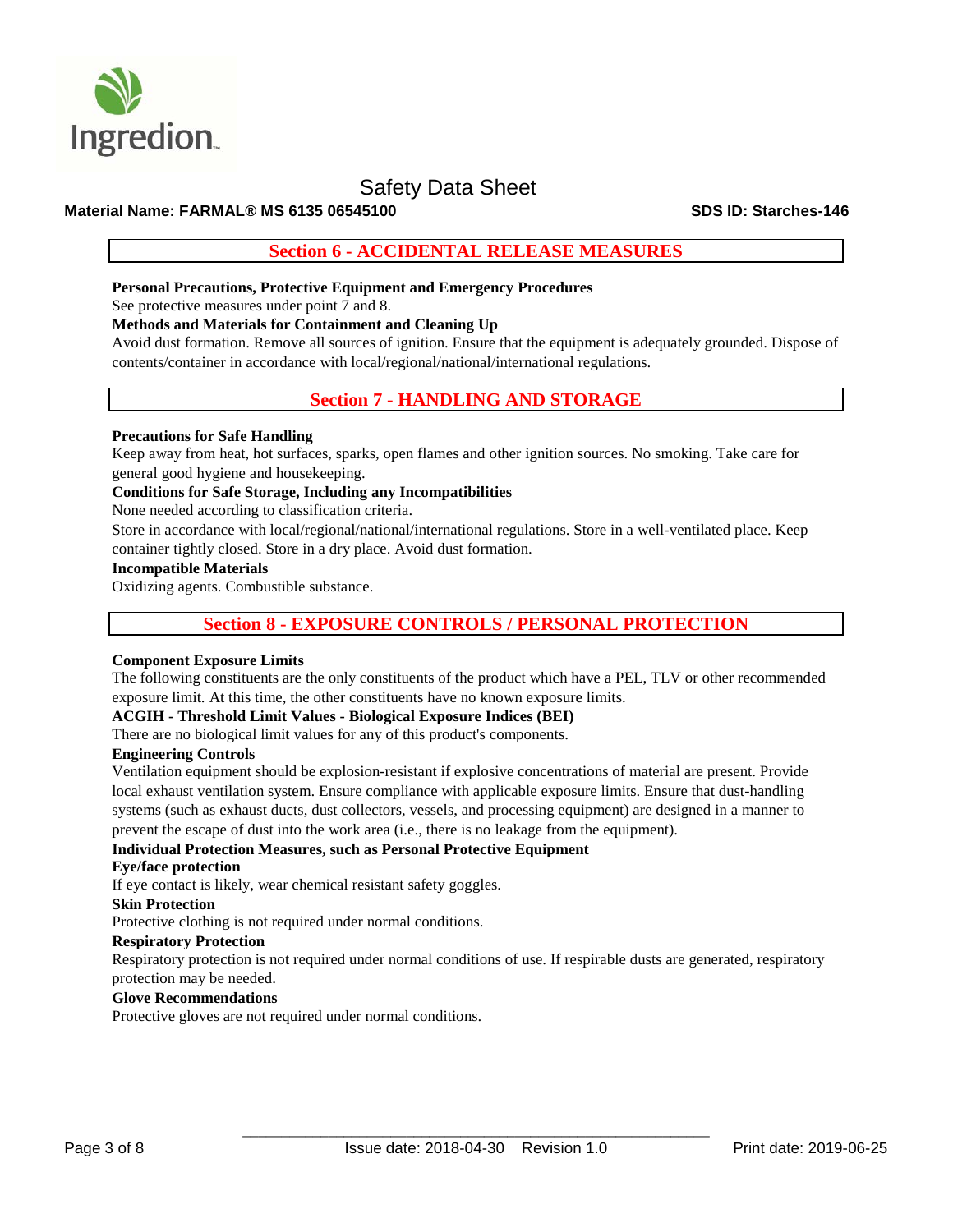

# **Material Name: FARMAL® MS 6135 06545100 SDS ID: Starches-146**

| <b>Appearance</b>                         | Free-flowing coarse<br>powder. | <b>Physical State</b>                      | solid         |  |  |
|-------------------------------------------|--------------------------------|--------------------------------------------|---------------|--|--|
| Odor                                      | characteristic.                | Color                                      | White/cream.  |  |  |
| <b>Odor Threshold</b>                     | Not available                  | pH                                         | $4.5 - 7$     |  |  |
| <b>Melting Point</b>                      | Not available                  | <b>Boiling Point</b>                       | Not available |  |  |
| <b>Boiling Point Range</b>                | Not available                  | <b>Freezing point</b>                      | Not available |  |  |
| <b>Evaporation Rate</b>                   | Not available                  | Flammability (solid, gas)                  | Not available |  |  |
| <b>Autoignition</b><br><b>Temperature</b> | Not available                  | <b>Flash Point</b>                         | Not available |  |  |
| <b>Lower Explosive Limit</b>              | Not available                  | <b>Decomposition temperature</b>           | Not available |  |  |
| <b>Upper Explosive Limit</b>              | Not available                  | <b>Vapor Pressure</b>                      | Not available |  |  |
| Vapor Density (air=1)                     | Not available                  | <b>Specific Gravity (water=1)</b>          | Not available |  |  |
| <b>Water Solubility</b>                   | Not available                  | Partition coefficient: n-<br>octanol/water | Not available |  |  |
| <b>Viscosity</b>                          | Not available                  | <b>Kinematic viscosity</b>                 | Not available |  |  |
| <b>Solubility (Other)</b>                 | Not available                  | <b>Density</b>                             | Not available |  |  |
| <b>Molecular Weight</b>                   | Not available                  |                                            |               |  |  |

# **Section 9 - PHYSICAL AND CHEMICAL PROPERTIES**

# **Section 10 - STABILITY AND REACTIVITY**

# **Reactivity**

No known hazardous reactions. **Chemical Stability** The product is stable under storage at normal ambient temperatures. **Possibility of Hazardous Reactions** None. **Conditions to Avoid** Avoid dust formation. Remove all sources of ignition. **Incompatible Materials** Oxidizing agents. Combustible substance. **Hazardous decomposition products**  Carbon dioxide. Carbon monoxide.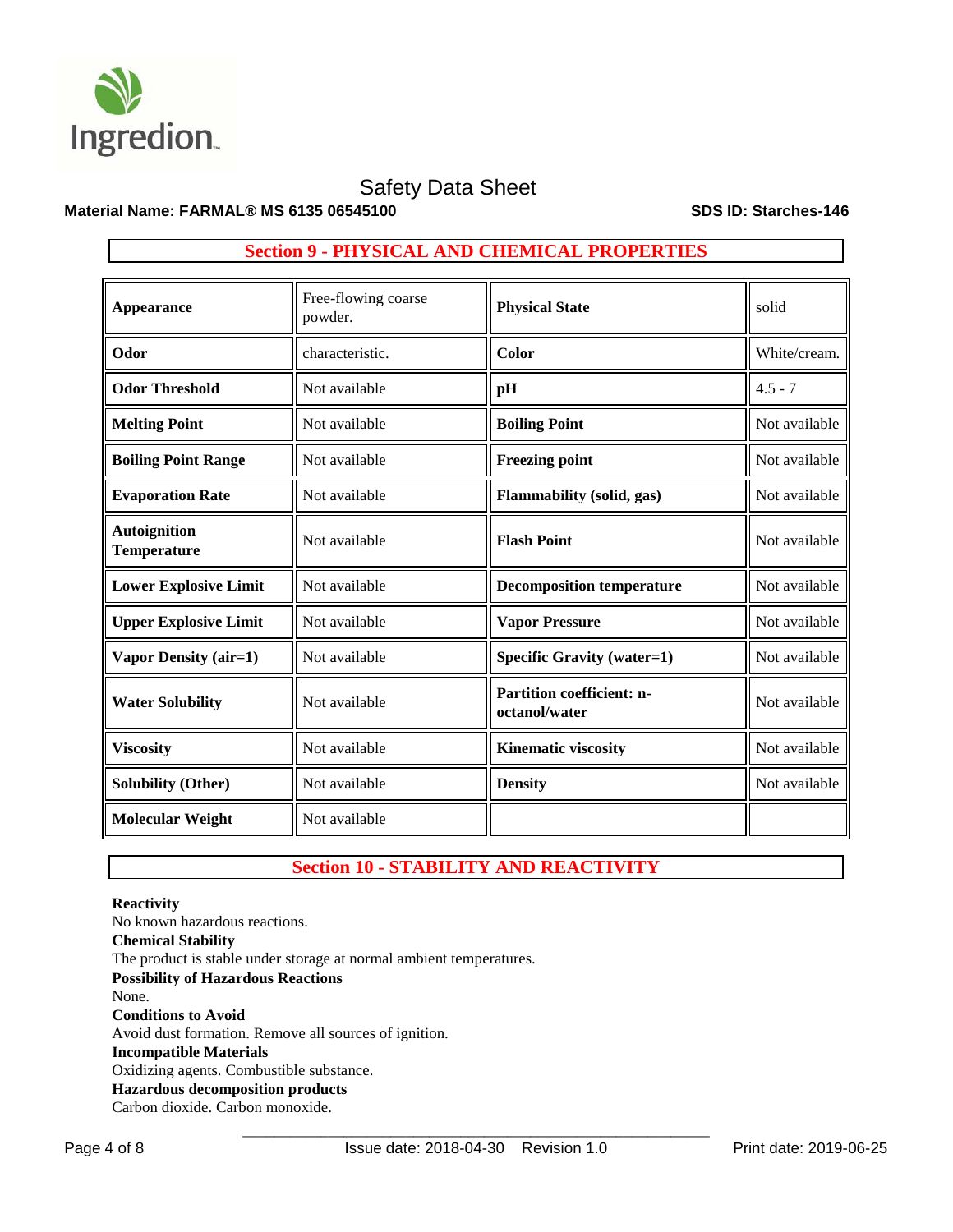

**Material Name: FARMAL® MS 6135 06545100 SDS ID: Starches-146**

**Section 11 - TOXICOLOGICAL INFORMATION**

**Information on Likely Routes of Exposure Inhalation**  May cause respiratory irritation. **Skin Contact**  No data available. **Eye Contact**  Irritation to eyes. Corneal opacity. **Ingestion**  No data available. **Acute and Chronic Toxicity Component Analysis - LD50/LC50**  The components of this material have been reviewed in various sources and no selected endpoints have been identified. **Product Toxicity Data Acute Toxicity Estimate**  No data available. **Immediate Effects**  No data available. **Delayed Effects**  No data available. **Irritation/Corrosivity Data**  No data available. **Respiratory Sensitization**  No data available. **Dermal Sensitization**  No data available. **Component Carcinogenicity**  None of this product's components are listed by ACGIH, IARC, NTP, DFG or OSHA. **Germ Cell Mutagenicity**  No data available. **Reproductive Toxicity**  No data available. **Specific Target Organ Toxicity - Single Exposure**  No data available. **Specific Target Organ Toxicity - Repeated Exposure**  No data available. **Aspiration hazard**  No data available. **Medical Conditions Aggravated by Exposure** No data available.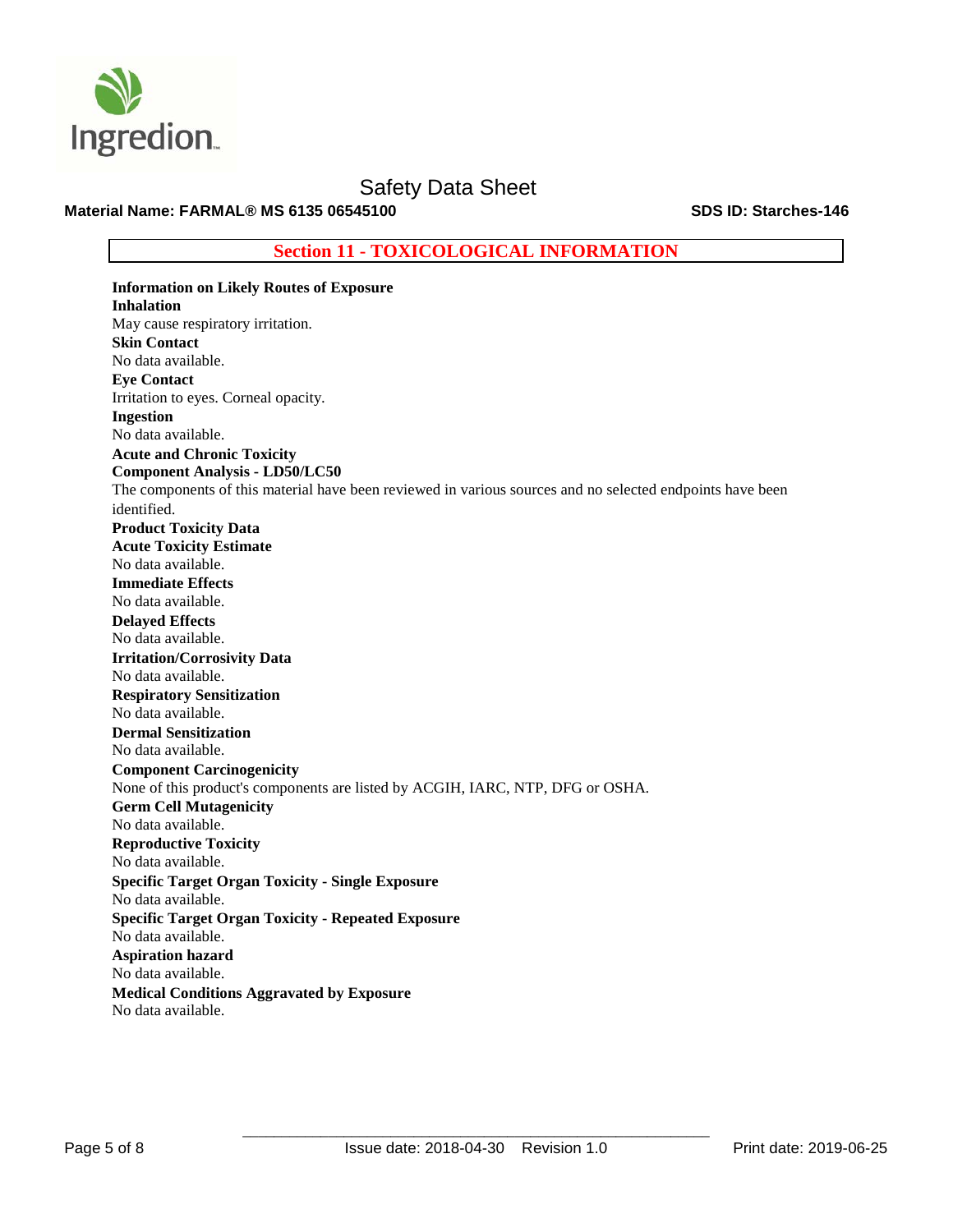

# **Material Name: FARMAL® MS 6135 06545100 SDS ID: Starches-146**

**Section 12 - ECOLOGICAL INFORMATION**

### **Ecotoxicity**

Avoid release to the environment. **Component Analysis - Aquatic Toxicity**  No LOLI ecotoxicity data are available for this product's components. **Persistence and Degradability**  Biodegradable. **Bioaccumulative Potential**  No data available. **Mobility**  No data available.

**Section 13 - DISPOSAL CONSIDERATIONS**

**Disposal Methods**

Contain and dispose of waste according to local regulations.

**Component Waste Numbers** 

The U.S. EPA has not published waste numbers for this product's components

**Section 14 - TRANSPORT INFORMATION**

# **US DOT Information:**

**Further information:** Not regulated as a hazardous material.

# TDG Information: **Further information:** Not regulated as a hazardous material.

**ADR Information:**  No Classification assigned.

**IATA Information:** 

No Classification assigned.

**ICAO Information:**  No Classification assigned.

# **IMDG Information:**

No Classification assigned.

**International Bulk Chemical Code** 

This material does not contain any chemicals required by the IBC Code to be identified as dangerous chemicals in bulk.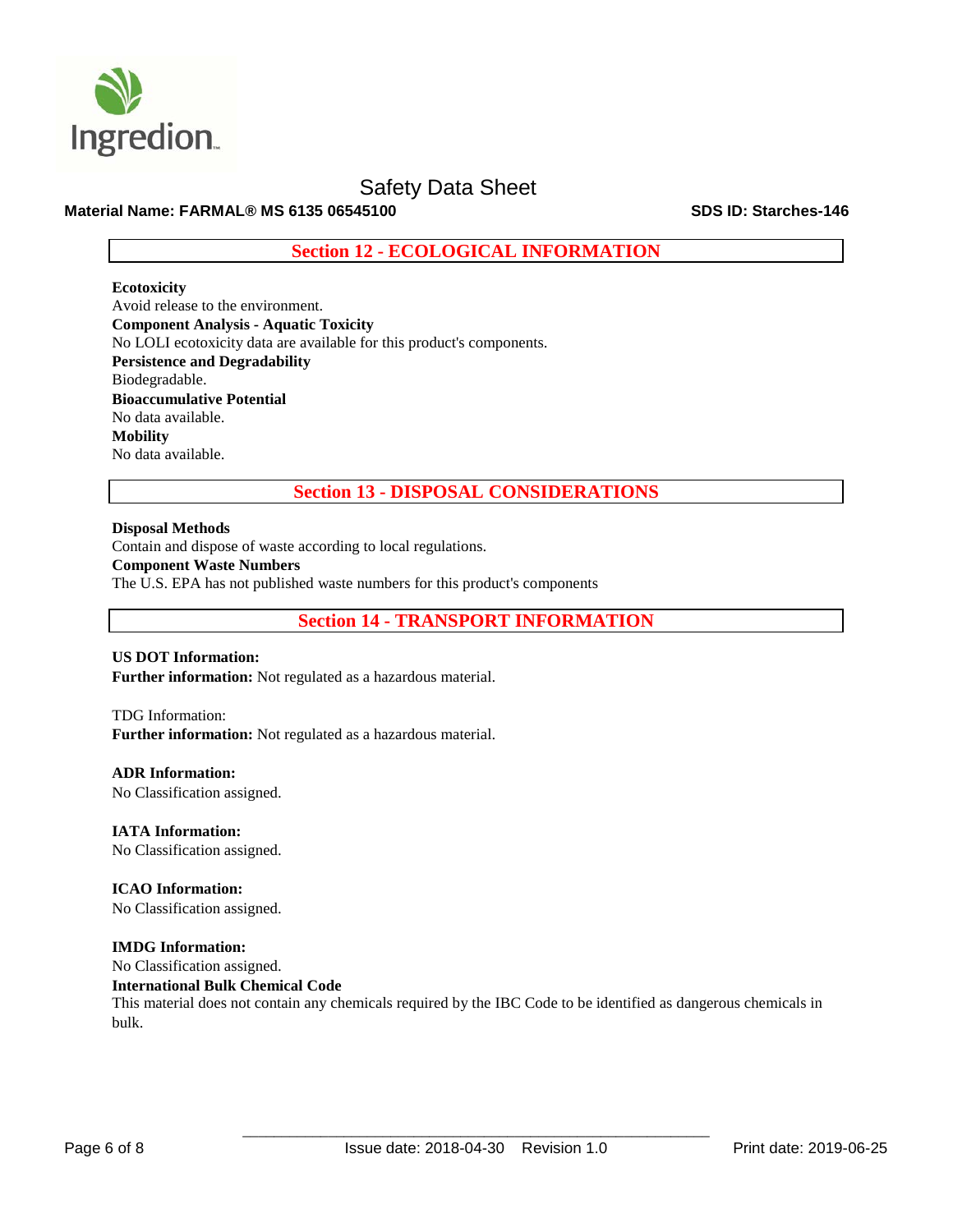

# **Material Name: FARMAL® MS 6135 06545100 SDS ID: Starches-146**

# **Section 15 - REGULATORY INFORMATION**

# **U.S. Federal Regulations**

None of this product's components are listed under SARA Sections 302/304 (40 CFR 355 Appendix A), SARA Section 313 (40 CFR 372.65), CERCLA (40 CFR 302.4), TSCA 12(b), or require an OSHA process safety plan.

# **FDA - Direct Food Additive**

No components of this material are listed.

**FDA - Food additives Generally Recognized as Safe(GRAS)** 

No components of this material are listed.

# **FDA - Food additives Generally Recognized as Safe(GRAS) –Select Committee on GRAS**

# **Substances(SCOGS)**

No components of this material are listed.

**FDA - Food additives Permitted in Food on an Interim Basis** 

No components of this material are listed.

**FDA - Substances Prohibited from use in human food** 

No components of this material are listed.

# **SARA Section 311/312 (40 CFR 370 Subparts B and C) reporting categories**

No hazard categories applicable.

# **U.S. State Regulations**

None of this product's components are listed on the state lists from CA, MA, MN, NJ or PA.

### **Not listed under California Proposition 65**

## **Canada Regulations**

Components of this material have been checked against the Canadian WHMIS Ingredients Disclosure List. The List is composed of chemicals which must be identified on MSDSs if they are included in products which meet WHMIS criteria specified in the Controlled Products Regulations and are present above the threshold limits listed on the IDL.

# **Canadian WHMIS Ingredient Disclosure List (IDL)**

The components of this product are either not listed on the IDL or are present below the threshold limit listed on the IDL.

# **Component Analysis - Inventory Trade Secret (Trade Secret)**

| US   CA |                                  | $\parallel$ EU | AU                                                    | <sup>1</sup> PH | $\mathbf{H} \mathbf{J} \mathbf{P}$<br><b>ENCS</b> | $\parallel$ JP -<br><sup>1</sup> ISHL | KR KECI -<br>Annex 1 | KR KECI-<br>Annex 2 | KR - REACH<br><b>CCA</b> | CN II | $\overline{\phantom{a}}$ NZ | $MX$ TW           |                | VN<br>(Draft)  |
|---------|----------------------------------|----------------|-------------------------------------------------------|-----------------|---------------------------------------------------|---------------------------------------|----------------------|---------------------|--------------------------|-------|-----------------------------|-------------------|----------------|----------------|
|         | $\vert$ No $\vert$ No $\vert$ No |                | $\blacksquare$ No $\blacksquare$ No $\blacksquare$ No |                 |                                                   | ll No                                 | No                   | - No                | l No                     | No No |                             | $\blacksquare$ No | $\parallel$ No | $\parallel$ No |

# **Section 16 - OTHER INFORMATION**

# **Key / Legend**

ACGIH - American Conference of Governmental Industrial Hygienists; ADR - European Road Transport; AU - Australia; BOD - Biochemical Oxygen Demand; C - Celsius; CA - Canada; CA/MA/MN/NJ/PA -

California/Massachusetts/Minnesota/New Jersey/Pennsylvania\*; CAS - Chemical Abstracts Service; CERCLA - Comprehensive Environmental Response, Compensation, and Liability Act; CFR - Code of Federal Regulations (US); CLP - Classification, Labelling, and Packaging; CN - China; CPR - Controlled Products Regulations; DFG - Deutsche Forschungsgemeinschaft; DOT - Department of Transportation; DSD - Dangerous Substance Directive; DSL - Domestic Substances List; EC – European Commission; EEC - European Economic Community; EIN - European Inventory of (Existing Commercial Chemical Substances); EINECS - European Inventory of Existing